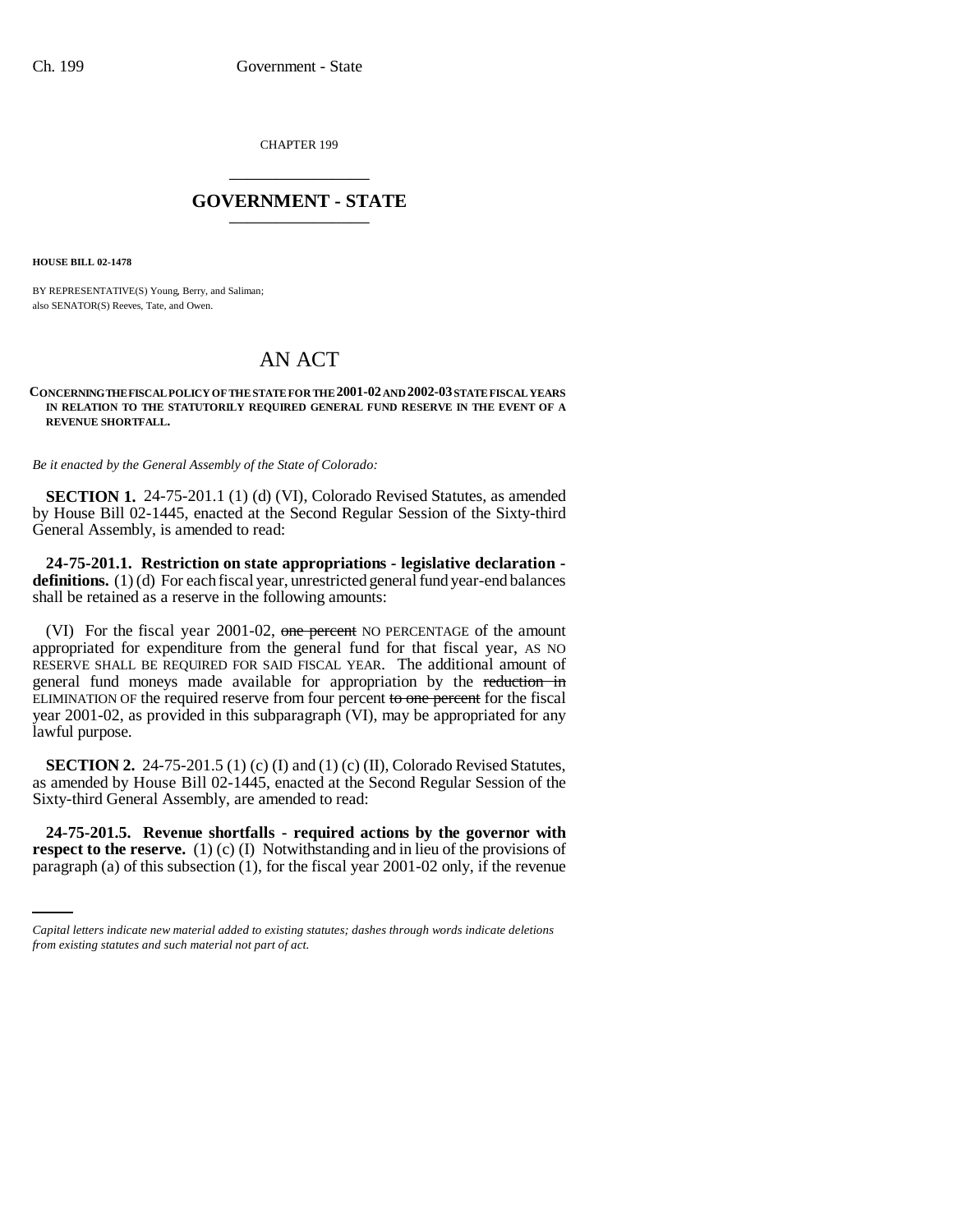Government - State Ch. 199

estimate prepared in accordance with section 24-75-201.3 (2), in June of 2002, indicates that general fund expenditures for such fiscal year based on appropriations then in effect will result in the use of any of the reserve required by section 24-75-201.1 (1) (d) (VI) EXCEED THE AMOUNT OF GENERAL FUND REVENUES AVAILABLE FOR EXPENDITURE FOR SUCH FISCAL YEAR, the state treasurer and the controller, upon the written order of the governor, shall transfer to the general fund, from time to time during the period beginning on June 20, 2002, and ending on June 30, 2002, from the tobacco litigation settlement trust fund created in section 24-22-115.5 (2),  $\sigma$  the unclaimed property trust fund created in section 38-13-116.5, C.R.S., OR THE MAJOR MEDICAL INSURANCE FUND CREATED IN SECTION 8-46-202 (1) (a),C.R.S., or both FROM ALL OF SUCH FUNDS, such amounts as are required to permit prompt disbursement from the general fund of any appropriation made therefrom for any lawful purpose; and to ensure that said reserve, as of the close of the fiscal year  $2001-02$ , will be at least the amount required by section  $24-75-201.1$  (1) (d) (VI);

(II) Effective July 1, 2002, the state treasurer and the controller shall transfer moneys from the general fund to the tobacco litigation settlement trust fund AND THE MAJOR MEDICAL INSURANCE FUND in order to restore to said fund FUNDS any amount transferred therefrom pursuant to subparagraph (I) OF THIS PARAGRAPH (c).

**SECTION 3.** 24-75-201.5 (1) (d) (II), Colorado Revised Statutes, as amended by House Bill 02-1445, enacted at the Second Regular Session of the Sixty-third General Assembly, is amended BY THE ADDITION OF A NEW SUB-SUBPARAGRAPH, to read:

**24-75-201.5. Revenue shortfalls - required actions by the governor with respect to the reserve.** (1) (d) (II) The transfer or transfers described in subparagraph (I) of this paragraph (d) shall be made from one or more of the following funds:

(D) THE MAJOR MEDICAL INSURANCE FUND CREATED IN SECTION 8-46-202 (1) (a), C.R.S., NOT TO EXCEED SEVENTY-FIVE MILLION DOLLARS.

**SECTION 4.** 39-26-123 (2) (a.5) (III), Colorado Revised Statutes, as amended by House Bill 02-1445, enacted at the Second Regular Session of the Sixty-third General Assembly, is amended to read:

**39-26-123. Receipts - disposition.** (2) (a.5) For the 2002-03 fiscal year, in the event of any transfer of moneys to the general fund pursuant to section 24-75-201.5 (1) (d), C.R.S., eighty-five percent of all receipts collected under the provisions of this article shall be credited to the old age pension fund, and the remaining fifteen percent shall be allocated to the general fund for said fiscal year, unless on or after January 1, 2003, sufficient general fund revenues are received by the state to:

(III) Make transfers from the general fund to the employment support fund, the tobacco litigation settlement trust fund, and the unclaimed property trust fund, AND THE MAJOR MEDICAL INSURANCE FUND on or before June 30, 2003, in order to restore to said funds any amounts transferred pursuant to section 24-75-201.5 (1) (d) (II), C.R.S.; and